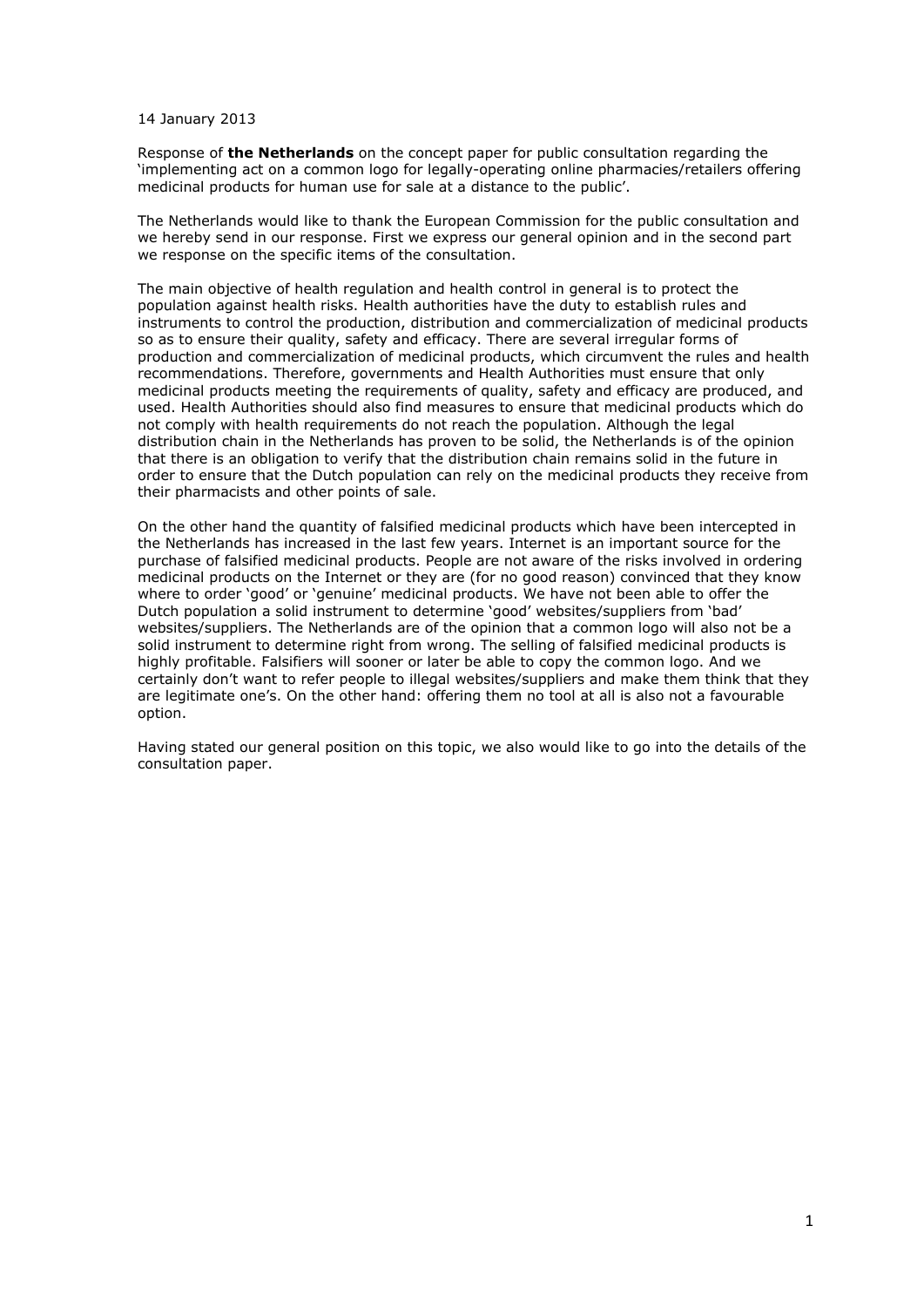## **CONSULTATION TOPICS**

### **1. The technical, electronic and cryptographic requirements for verification of the authenticity of the common logo**

*12. The verification of the common logo is done via a reciprocal link (see above). In order for the reciprocal link to work reliably it might be necessary to ensure a secure information transit between the common logo and the national list of legally operating online pharmacies/retailers. 13. In view of fast technical progress, and in order to ensure the efficacy of the system, it might be preferable not to draw up details for the technical, electronic and cryptographic requirements.* 

*14. Rather, it might be preferable to provide for a generic obligation to ensure by means of encryption a secure transit of information between the common logo on the website of an online pharmacy/retailer and the national list of legally-operating online pharmacies/retailers.* 

### Response NL:

In order to keep up with the newest technological and electronic innovations it is wise to not draw up too specific or too detailed technical, electronic and cryptographic requirements but to create a system of requirements that can be easily adjusted according to the latest innovations. But it should at all times be clear which requirements are applicable. We will get back on that issue under item number 4.

*15. Communication campaigns will be organised in cooperation with the European Medicines Agency and with Member States in order to inform the general public that the simple presence of the logo on a webpage will not be sufficient to ensure that the online pharmacy/retailer is authorised, as the logo may have been copied.* 

*16. Customers will have to verify the national list of legally-operating online pharmacies/retailers by clicking on the logo itself.* 

### Response NL:

Buying online is increasing. In 2011 about seven in ten Dutch people aged 16 to 75 years shopped over the internet and about 13% of the Dutchmen over 18 bought medicinal products online. An awareness campaign should only aim at the part of the population that is buying medicinal products online or the ones that consider buying those products online (6% of the Dutchmen over 18). It would be useless to have a campaign set out for the general public and it would be too costly as well. Member States should be able to organize campaigns that fit their national system and is in line with their culture. A campaign should be effective and we have learned from previous campaigns that this is a tough issue.

Although it is possible to tell or advice people to click on the logo, there is still a chance that they will not do that. As long as people are convinced (for whatever reason) that a website is legitimate, they will not do that extra check. If you really want people to click on the logo before they order, another design is required. Clicking should then be part of the process of ordering.

# **Consultation item n°1: Please comment.**

# **2. Design of the common logo**

*17. According to Directive 2011/62/EC, the design of the common logo would be set out in the implementing act.* 

*18. For the purpose of this public consultation, two options for a common logo are put forward:*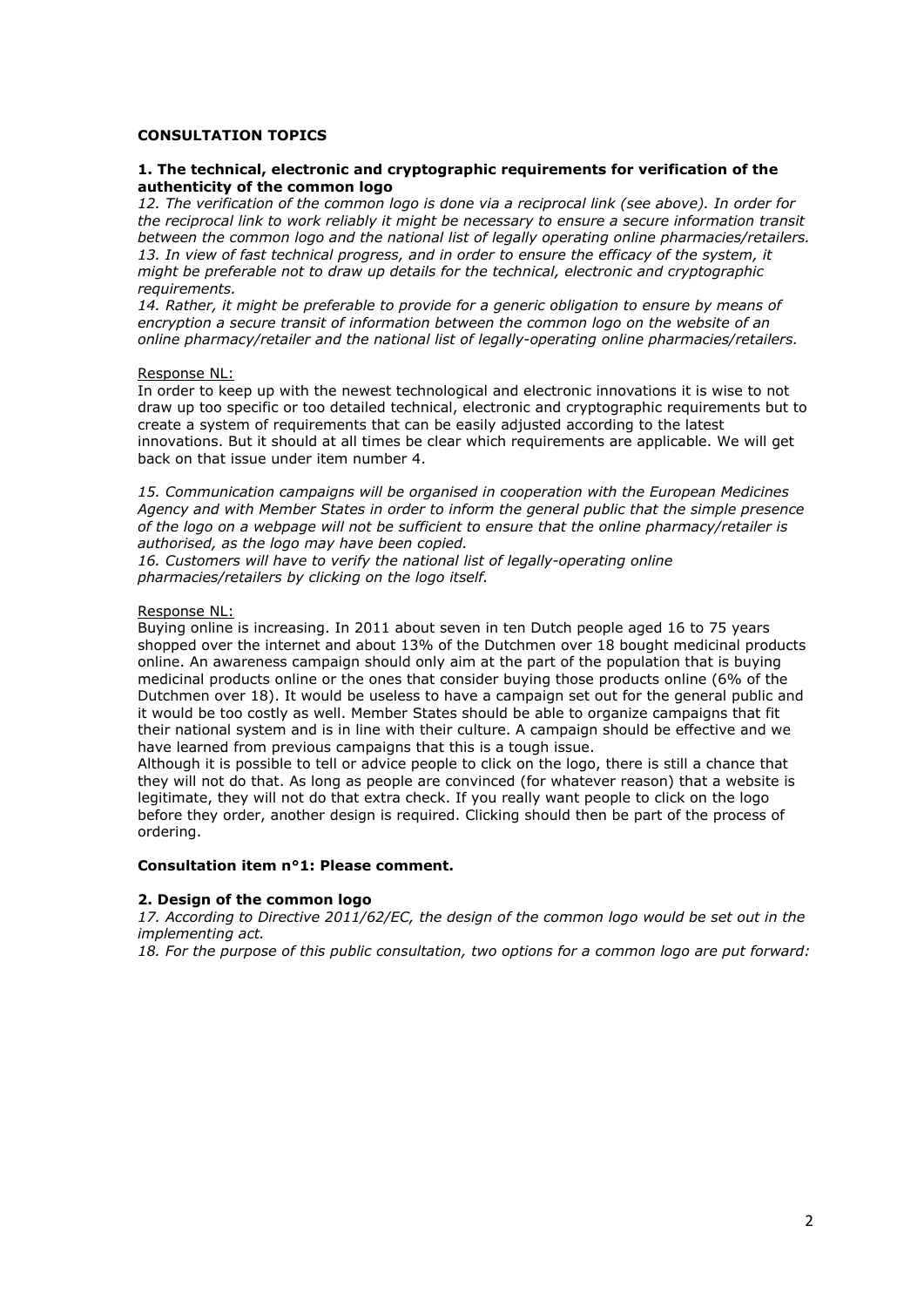### *19. Option 1:*



*20. Option 2:* 



*21. The logos displayed in paragraph 19 and 20 are registered in the Benelux Office for Intellectual Property and cannot be used or reproduced without the explicit authorisation of the European Commission.* 

### Response NL

The presented logos are of use for people who are able to see clearly. But what about people who are for instance (colour)blind? It is difficult to predict whether people tend to recognise the logo or to remember the details of the logo once they browse on the internet. In general it takes a lot of time before people are familiar with logos. Companies usually spent lots of money creating such a bond with logos. These kinds of budgets are not available.

The two concept logos do not seem to be thoroughly examined. They look pretty standard. The use of colour does not catch the eye.